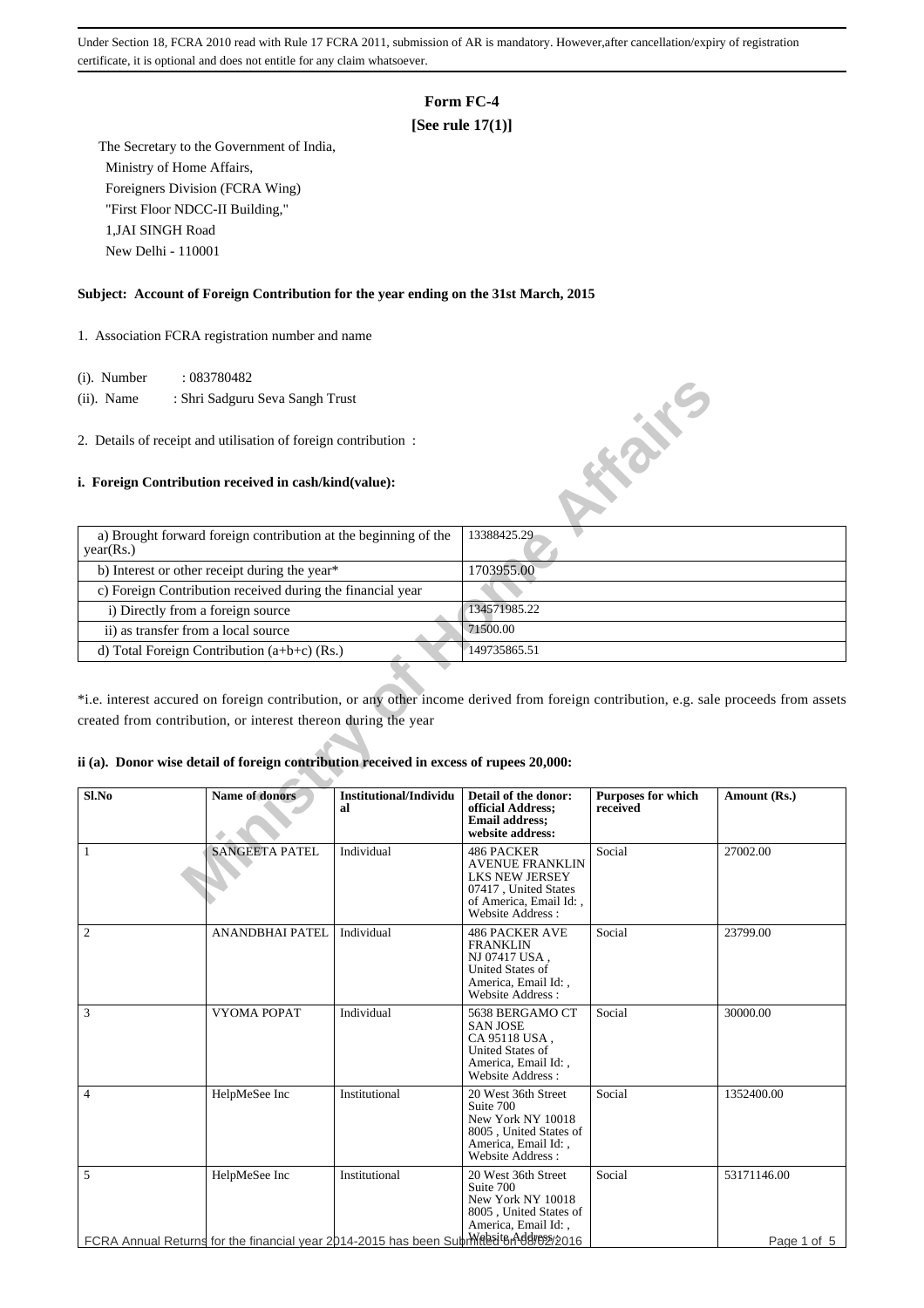| Sl.No          | Name of donors                      | <b>Institutional/Individu</b>                                                         | Detail of the donor:                                                                                                                               | Purposes for which | Amount (Rs.) |
|----------------|-------------------------------------|---------------------------------------------------------------------------------------|----------------------------------------------------------------------------------------------------------------------------------------------------|--------------------|--------------|
|                |                                     | al                                                                                    | official Address;<br><b>Email address:</b><br>website address:                                                                                     | received           |              |
| 6              | HelpMeSee Inc                       | Institutional                                                                         | 20 West 36th Street<br>Suite 700<br>New York NY 10018<br>8005, United States of<br>America, Email Id:,<br><b>Website Address:</b>                  | Social             | 37617300.00  |
| $\overline{7}$ | HelpMeSee Inc                       | Institutional                                                                         | 20 West 36th Street<br>Suite 700<br>New York NY 10018<br>8005, United States of<br>America, Email Id:,<br>Website Address:                         | Social             | 11580123.00  |
| 8              | NEPAL NETRA<br><b>JYOTI SANGH</b>   | Institutional                                                                         | PO Box 335<br>Tripureswor<br><b>KATHMANDU</b><br>NEPAL, Nepal, Email<br>Id:, Website Address:                                                      | Social             | 99500.00     |
| 9              | NEPAL NETRA<br><b>JYOTI SANGH</b>   | Institutional                                                                         | PO Box 335<br>Tripureswor<br><b>KATHMANDU</b><br>NEPAL, Nepal, Email<br>Id:, Website Address:                                                      | Social             | 150000.00    |
| 10             | Sight savers                        | Institutional                                                                         | 45 Okhla Industrial<br>Estate Phase III<br>New Delhi 110 020,<br>India, Email Id:,<br>Website Address:                                             | Social             | 2024000.00   |
| 11             | Sight savers                        | Institutional                                                                         | 45 Okhla Industrial<br>Estate Phase III<br>New Delhi 110 020,<br>India, Email Id:<br>Website Address:                                              | Social             | 1000000.00   |
| 12             | Sight savers                        | Institutional                                                                         | 45 Okhla Industrial<br><b>Estate Phase III</b><br>New Delhi 110 020,<br>India, Email Id:,<br>Website Address:                                      | Social             | 800000.00    |
| 13             | Sight savers                        | Institutional                                                                         | 45 Okhla Industrial<br>Estate Phase III<br>New Delhi 110 020,<br>India, Email Id:,<br>Website Address:                                             | Social             | 5350000.00   |
| 14             | Sight savers                        | Institutional                                                                         | 45 Okhla Industrial<br><b>Estate Phase III</b><br>New Delhi 110 020,<br>India, Email Id:,<br>Website Address:                                      | Social             | 3050000.00   |
| 15             | Sight savers                        | Institutional                                                                         | 45 Okhla Industrial<br>Estate Phase III<br>New Delhi 110 020,<br>India, Email Id:,<br>Website Address:                                             | Social             | 3662000.00   |
| 16             | Sight savers                        | Institutional                                                                         | 45 Okhla Industrial<br>Estate Phase III<br>New Delhi 110 020,<br>India, Email Id:,<br>Website Address:                                             | Social             | 3192330.00   |
| 17             | <b>ORBIS</b><br><b>INERNATIONAL</b> | Institutional                                                                         | 520 8TH AVENUE<br>11TH FLOOR NEW<br>YORK N Y 10018<br>USA, United States of<br>America, Email Id:,<br>Website Address:<br>https://ind.orbis.org/en | Social             | 22761.00     |
| 18             | Seva Foundation                     | Institutional                                                                         | 1786 FITH STREET<br><b>BERKELEY CA</b><br>94710 USA, United<br>States of America,<br>Email Id:, Website<br>Address:                                | Social             | 173267.00    |
| 19             | Seva Foundation                     | Institutional                                                                         | 1786 FITH STREET<br><b>BERKELEY CA</b><br>94710 USA, United<br>States of America,<br>Email Id:, Website<br>Address:                                | Social             | 519802.00    |
| 20             | Seva Foundation                     | Institutional                                                                         | 1786 FITH STREET<br><b>BERKELEY CA</b><br>94710 USA, United<br>States of America,<br>Email Id:, Website                                            | Social             | 275253.00    |
|                |                                     | FCRA Annual Returns for the financial year 2014-2015 has been Submittedson 08/02/2016 |                                                                                                                                                    |                    | Page 2 of 5  |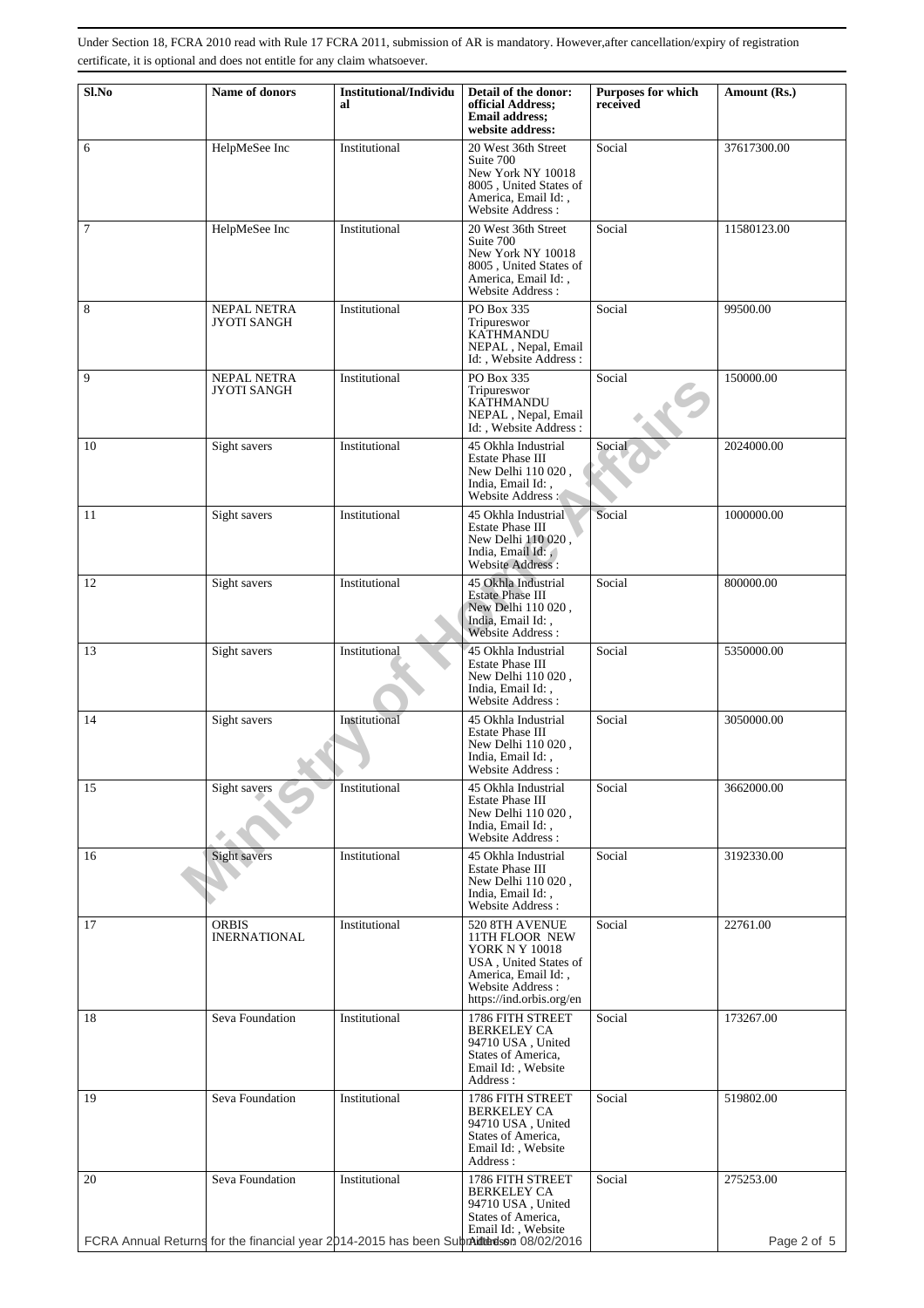| Sl.No | Name of donors                                                                                                               | <b>Institutional/Individu</b><br>al | Detail of the donor:<br>official Address:                                                                                         | Purposes for which<br>received | Amount (Rs.)             |
|-------|------------------------------------------------------------------------------------------------------------------------------|-------------------------------------|-----------------------------------------------------------------------------------------------------------------------------------|--------------------------------|--------------------------|
|       |                                                                                                                              |                                     | <b>Email address:</b><br>website address:                                                                                         |                                |                          |
| 21    | Seva Foundation                                                                                                              | Institutional                       | 1786 FITH STREET<br><b>BERKELEY CA</b><br>94710 USA, United<br>States of America,<br>Email Id: , Website<br>Address:              | Social                         | 825758.00                |
| 22    | Seva Foundation                                                                                                              | Institutional                       | 1786 FITH STREET<br><b>BERKELEY CA</b><br>94710 USA, United<br>States of America,<br>Email Id:, Website<br>Address:               | Social                         | 479448.00                |
| 23    | Seva Foundation                                                                                                              | Institutional                       | 1786 FITH STREET<br><b>BERKELEY CA</b><br>94710 USA, United<br>States of America,<br>Email Id:, Website<br>Address:               | Social                         | 5340307.00               |
| 24    | <b>AMERICARES INDIA</b><br><b>FOUNDATION</b>                                                                                 | Institutional                       | <b>ANDHERI EAST0</b><br>MUMBAI . India.<br>Email Id:, Website<br>Address:                                                         | Social                         | 100000.00                |
| 25    | PRAFUL MEHTA<br>AND DR CHANDNI<br><b>MEHTA</b>                                                                               | Individual                          | 7 MURVAGH CLOSE<br><b>CHELTENHAM</b><br>GLOS GL 53 7QX<br>UK, United Kingdom,<br>Email Id:, Website<br>Address:                   | Social                         | 50000.00                 |
| 26    | <b>JAGDISH J SHAH</b><br>AND HARSHA J<br>SHAH                                                                                | Individual                          | 75 WOODBURG<br><b>ROAD EDISON NJ</b><br>300, United States of<br>America, Email Id:,<br>Website Address:                          | Social                         | 117838.00                |
| 27    | <b>AJAY POPAT</b>                                                                                                            | Individual                          | 5638 BERGAMD CT<br>SAN JOSE CA 95118<br>United States of<br>America, Email Id:,<br>Website Address:                               | Social                         | 251362.00                |
| 28    | PREETI POPAT                                                                                                                 | Individual                          | 5638 BERGAMD CT<br>SAN JOSE CA 95118<br>, United States of<br>America, Email Id:,<br>Website Address:                             | Social                         | 251362.00                |
| 29    | NAVAL SHANKAR H Individual<br>VYAS                                                                                           |                                     | 21 CHERRY HILL<br><b>NEW MARKET</b><br><b>HERTS UK ENS IBW</b><br>, United Kingdom,<br>Email Id: , Website<br>Address :           | Social                         | 50000.00                 |
| 30    | PHANG CHOKE<br><b>CHIN</b>                                                                                                   | Individual                          | JABIL, 16 JAMPINS<br><b>INDUSTRIAL</b><br>CRESEANT,<br>SINGAPORE 528604,<br>Singapore, Email Id:,<br>Website Address:             | Social                         | 50000.00                 |
| 31    | <b>MARUTI TRUST</b>                                                                                                          | Institutional                       | <b>39 WARDENS WALK</b><br>LEICESTER FOREST<br>EAST, United<br>Kingdom, Email Id:,<br>Website Address :                            | Social                         | 350000.00                |
| 32    | <b>MARUTI TRUST</b>                                                                                                          | Institutional                       | <b>39 WARDENS WALK</b><br>LEICESTER FOREST<br>EAST, United<br>Kingdom, Email Id:,<br><b>Website Address:</b>                      | Social                         | 250000.00                |
| 33    | <b>MARUTI TRUST</b>                                                                                                          | Institutional                       | <b>39 WARDENS WALK</b><br><b>LEICESTER FOREST</b><br>EAST, United<br>Kingdom, Email Id:,<br>Website Address :                     | Social                         | 1500000.00               |
| 34    | <b>SAMEER AND</b><br><b>JESMIN PATEL</b>                                                                                     | Individual                          | <b>DUNKIN DOUNT 361</b><br>ROUTE 59<br>WEST NYACK NY<br>10994, United States<br>of America, Email Id:,<br><b>Website Address:</b> | Social                         | 251186.00                |
| 35    | <b>GIRISH AND</b><br>KALPANA PATEL<br>FCRA Annual Returns for the financial year 2014-2015 has been Subraited to A08/02/2016 | Individual                          | <b>DUNKIN DOUNT 361</b><br>ROUTE 59<br>WEST NYACK NY<br>10994, United States<br>of America, Email Id:,                            | Social                         | 253588.00<br>Page 3 of 5 |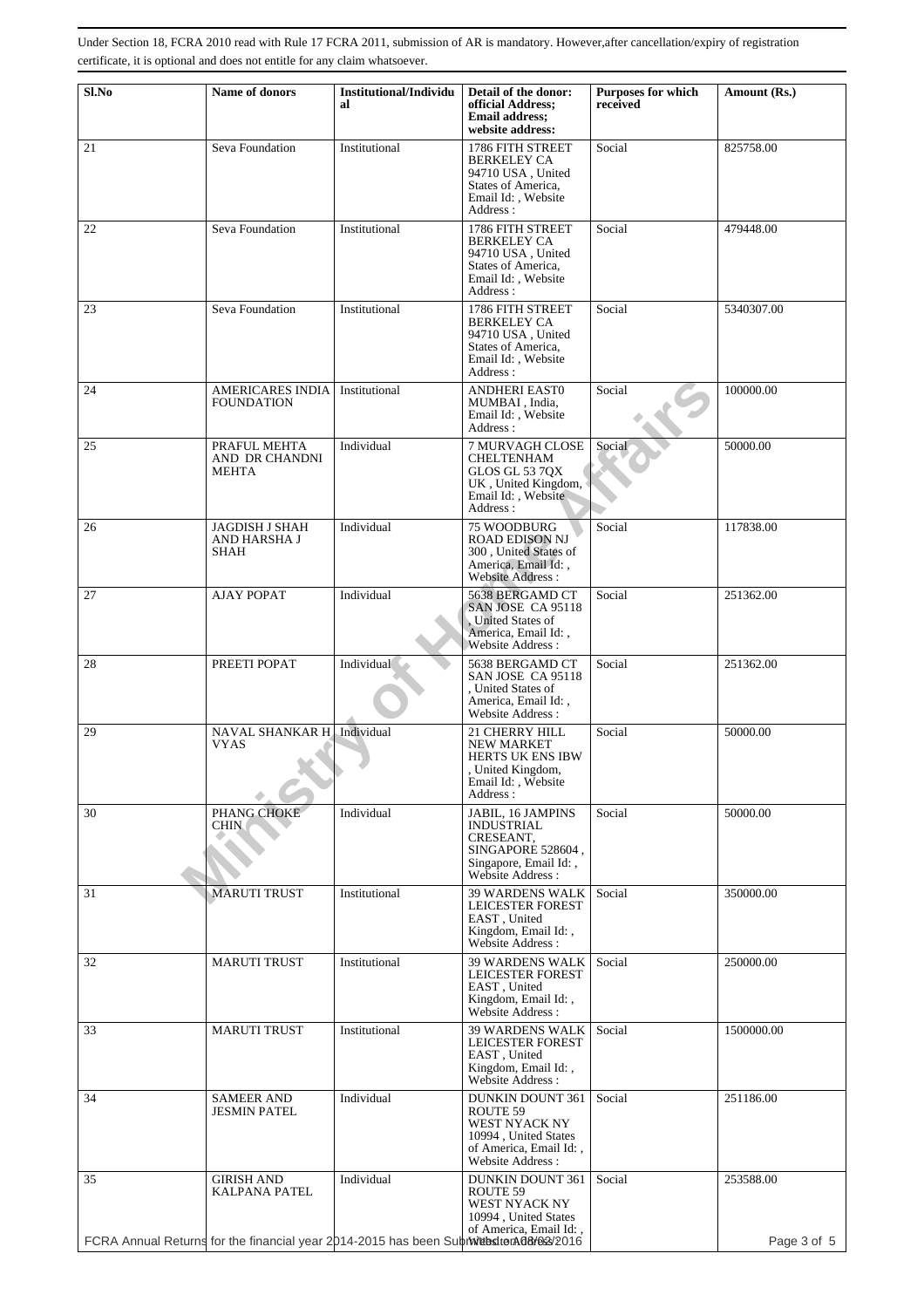| $Sl$ . No | Name of donors             | Institutional/Individu<br>al | Detail of the donor:<br>official Address;<br><b>Email address;</b><br>website address:                                            | <b>Purposes for which</b><br>received | Amount (Rs.) |
|-----------|----------------------------|------------------------------|-----------------------------------------------------------------------------------------------------------------------------------|---------------------------------------|--------------|
| 36        | HARSHA SHAH                | Individual                   | 75 WOODBUG ROAD<br>EDISON NJ 08820,<br>United States of<br>America, Email Id:,<br>Website Address:                                | Social                                | 30684.00     |
| 37        | K V LAKHANI                | Individual                   | 4, KISTSON ROAD,<br><b>BARNES, LONDON</b><br>SWB/9/HJ, United<br>Kingdom, Email Id:,<br>Website Address:                          | Social                                | 231609.00    |
| 38        | PHANG CHOKE<br><b>CHIN</b> | Individual                   | <b>JABIL 16 JAMPINS</b><br><b>INDUSTRIAL</b><br><b>CRESEANT</b><br>SINGAPORE 528604.<br>Singapore, Email Id:,<br>Website Address: | Social                                | 50000.00     |

| Sl.No | <b>Purpose</b> | \mount                                               |
|-------|----------------|------------------------------------------------------|
|       | Social<br>.    | 1108 <sup>o</sup><br>$\sim$<br>- 200-66<br>1 J T J 1 |

| Sl.No                                                                                     | <b>Purpose</b>                                             |                                                                               | Amount                                                                                                                                                                                                                                                  |
|-------------------------------------------------------------------------------------------|------------------------------------------------------------|-------------------------------------------------------------------------------|---------------------------------------------------------------------------------------------------------------------------------------------------------------------------------------------------------------------------------------------------------|
| $\mathbf{1}$                                                                              | Social                                                     |                                                                               | 134571985.22                                                                                                                                                                                                                                            |
| (iii). Details of Utilization of foreign contribution:                                    |                                                            |                                                                               |                                                                                                                                                                                                                                                         |
| a. Total Utilization* for projects as per aims and<br>objectives of the association (Rs.) |                                                            | 95849814.00                                                                   |                                                                                                                                                                                                                                                         |
| b. Total Administrative Exprenses as provided in Rule<br>5, FCRA 2011 (Rs.)               |                                                            | 2241.00                                                                       |                                                                                                                                                                                                                                                         |
| c. Total invested in term deposits(Rs.)                                                   |                                                            | 0.00                                                                          |                                                                                                                                                                                                                                                         |
| d.Total Purchase of fresh assets (Rs.)                                                    |                                                            | 34196399.00                                                                   |                                                                                                                                                                                                                                                         |
| Total utilization in the year(Rs.) $(a+b+d)$                                              |                                                            | 130048454.00                                                                  |                                                                                                                                                                                                                                                         |
|                                                                                           | (A) the soverignty and integrity of india; or.             |                                                                               | * It is affirmed that the utilisation of foreign contribution is not in contravention of the provisions contained in prov<br>Section $12(4)(f)$ of the Act which states that the acceptance of foreign contribution is not likely to affect prejudicall |
|                                                                                           |                                                            | (B) the security, strategic, scientific or echnomic interest of the state; or |                                                                                                                                                                                                                                                         |
|                                                                                           |                                                            |                                                                               |                                                                                                                                                                                                                                                         |
| $(C)$ the public interest; or                                                             |                                                            |                                                                               |                                                                                                                                                                                                                                                         |
|                                                                                           | (D) freedom or fairness of election to any legistature; or |                                                                               |                                                                                                                                                                                                                                                         |

\* It is affirmed that the utilisation of foreign contribution is not in contravention of the provisions contained in proviso to Sction 9(e) and Section 12(4)(f) of the Act which states that the acceptance of foreign contribution is not likely to affect prejudically.

- (C) the public interest; or
- (D) freedom or fairness of election to any legistature; or
- (E) friendly relations with any foreign state; or
- (F) harmony between religious, racial, social, lingusitic or relgional groups, castes or communities

iv. Balance of unutilized foreign contribution, in cash/bank, at the end of the year(Rs.) : 11054549.00

v. Total number of foreigner working(salaried/ in honorary capacity.  $\Omega$ 

3. (a) Details of designated Fc bank account for receipt of Foreign Contribution ( As on 31st March of the year ending):

| Sl.No | <b>Name of Bank</b>                                                                   | <b>Branch Address</b> (With<br>pincode)                                                                        | <b>IFSC Code</b> | <b>Account No</b> |
|-------|---------------------------------------------------------------------------------------|----------------------------------------------------------------------------------------------------------------|------------------|-------------------|
|       | <b>BANK OF BARODA</b>                                                                 | RAM MAHAL, 8,<br>DINSHAW VACHHA<br>ROAD.CHURCHGATE.<br><b>MUMBAI 400020.</b><br>MUMBAI, Maharashtra.<br>Mumbai | BARB0BACKBA      | XXXXXXXXXX3199    |
|       | FCRA Annual Returns for the financial year 2014-2015 has been Submitted on 08/02/2016 |                                                                                                                |                  | Page 4 of 5       |